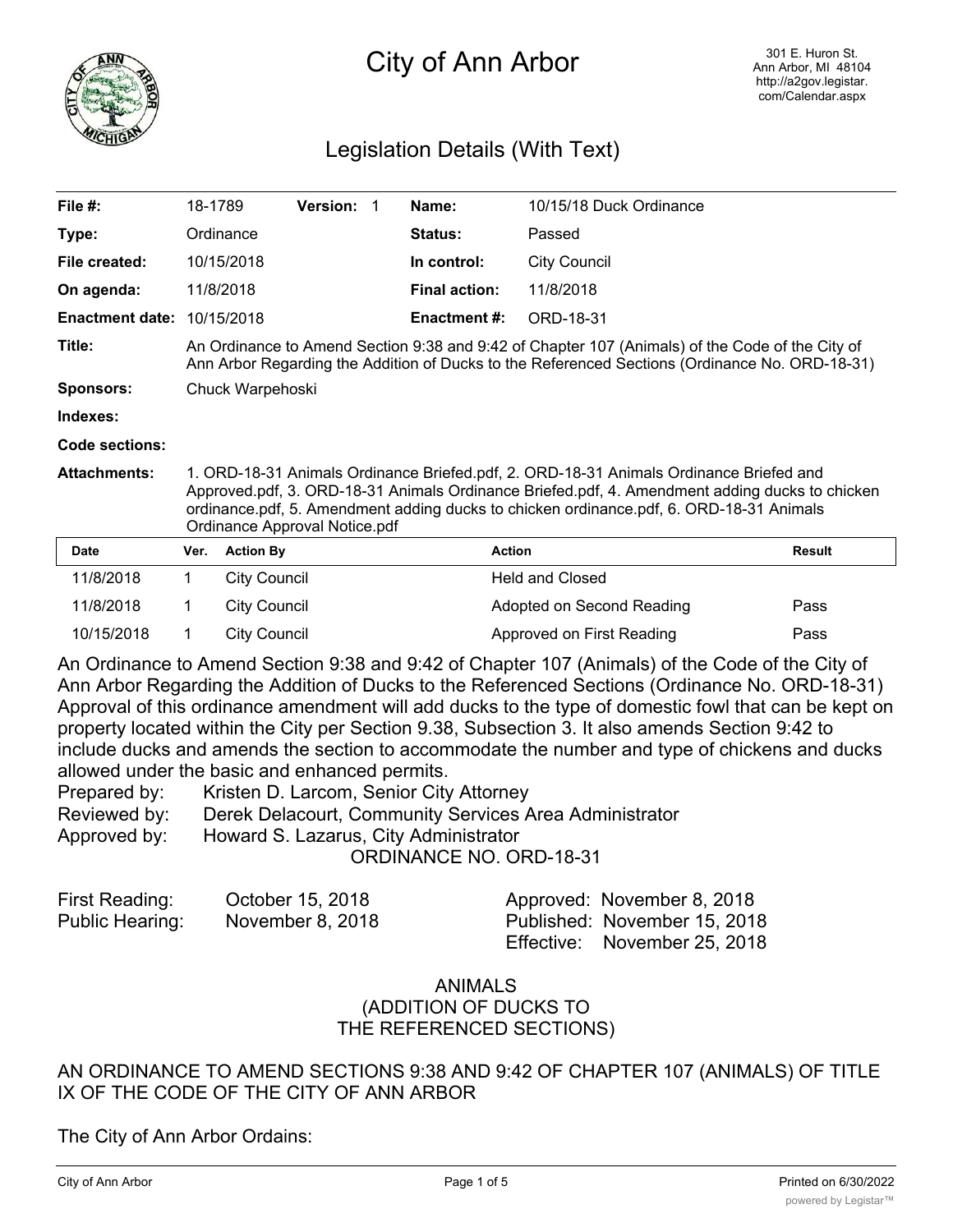Section 1. That Section 9:38 of Chapter 107 of Title IX of the Code of the City of Ann Arbor be amended to read as follows:

#### **9:38. - Domestic animals and fowl.**

(1) No person shall keep or house any animals or domestic fowl within the city except dogs, cats, rabbits, canaries or small animals commonly classified as pets which are customarily kept or housed inside dwellings as household pets.

(2) Subsection (1) shall not apply to animals or fowl that are kept or housed at city park facilities for exhibition.

(3) Subsection (1) shall not apply to the keeping of chickens or ducks in compliance with all requirements of section 9:42.

(4) Nothing in this chapter shall prohibit the city or a third party from bringing a nuisance action based on the keeping of animals.

Section 2. That Section 9:42 of Chapter 107 of Title IX of the Code of the City of Ann Arbor be amended to read as follows:

#### **9:42. - Keeping of Chickens or Ducks.**

(1) Any Person who keeps chickens or ducks in the City shall, depending on the number of birds the Person will keep, obtain either a 2-bird permit or a 6-bird permit from the City prior to acquiring the chickens or ducks. A 6-bird permit is required for the keeping of more than 2 birds. No 6-bird permit shall be issued to a Person by the City, and no birds shall be allowed to be kept if 1 or more of the Persons to whom notice is sent as provided in subsection (2) objects to the issuance of the 6-bird permit. A 2-bird permit is required for the keeping of 1 or 2 birds and may be issued despite the objection(s) by any Person(s). To qualify for a 2-bird permit an individual must have no violations of this chapter for the previous 5 years. Written statements waiving the distance requirement in subsection (3) below are required for both 2-bird and 6-bird permits and shall be submitted at the time of application and become a part of the permit if issued. Application shall be made to the City Clerk and the fee for the permit shall be as determined by Council resolution.

Six-bird permits expire and become invalid 5 years after the date of issuance. 2-bird permits expire and become invalid 1 year after the date of issuance. A Person who wishes to continue keeping birds shall have obtained a new permit on or before the expiration date of the previous permit. Application for a new permit shall be pursuant to the procedures and requirements that are applicable at the time the Person applies for a new permit.

Only as used in this section, the term "bird" means only chickens or ducks or a combination of both.

(2) Once a completed application form for a 6-bird permit and application fee have been submitted to the City Clerk, the City Clerk shall, within 10 business days, send written notice of the application for a 6 bird permit to all owners of Adjacent Property as shown in the City Assessor's records.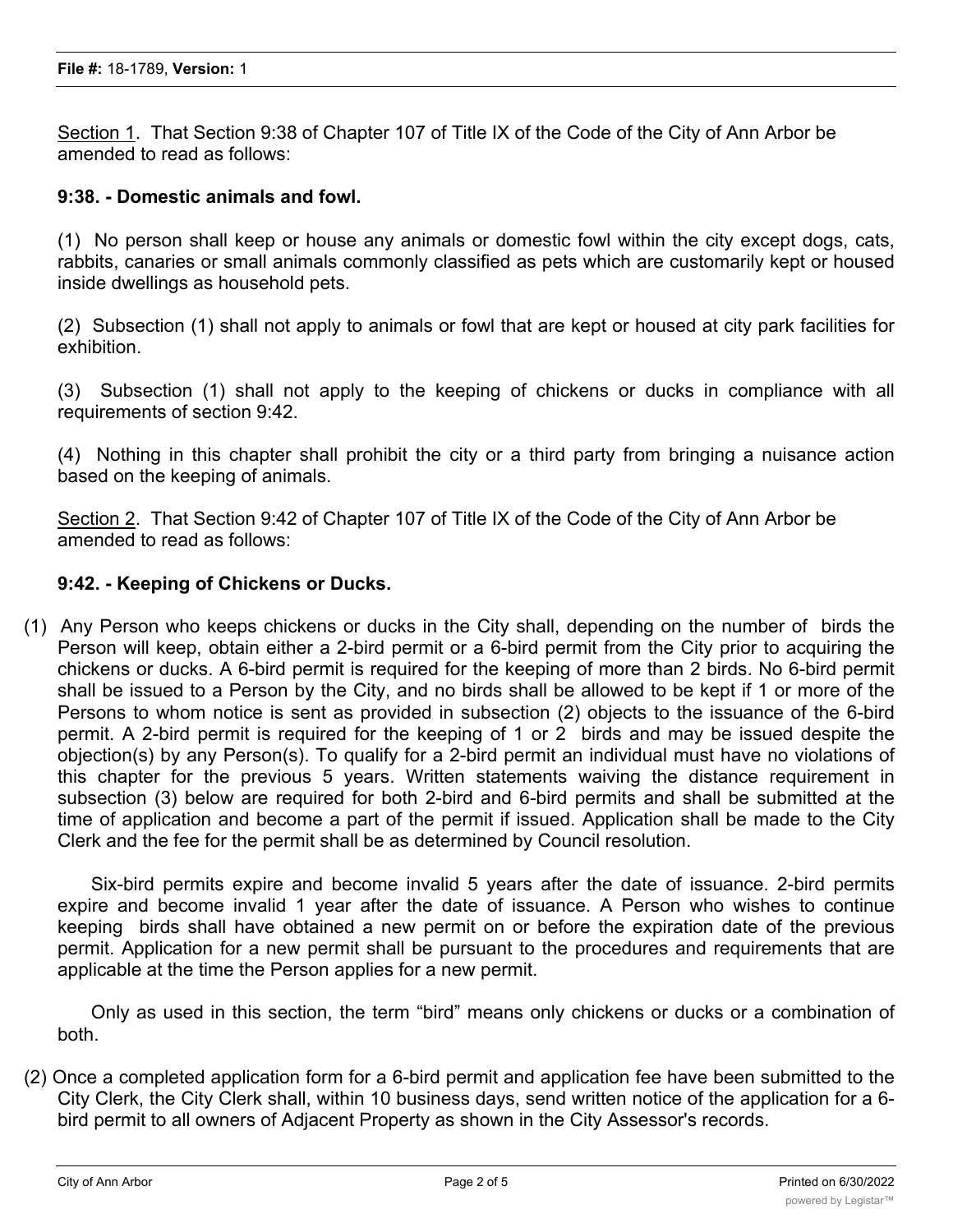- (a) For purposes of this section, "Adjacent Property" means all parcels of property that the applicant's property comes into contact with at 1 or more points, except for parcels that are legally adjacent to but are in fact separated from the applicant's property by a Street or private street.
- (b) The written notice described in this subsection shall be sent to the address(es) of all owner(s) of Adjacent Property, and also to the physical property address of an Adjacent Property, if the address of the owner of an Adjacent Property is different from the physical property address.
- (c) If the applicant for the 6-bird permit is not the owner of the property on which the applicant wants to keep birds, the applicant must also provide the written consent of the owner of the property. Without such written consent, the application for the 6-bird permit may not be granted.
- (d) The application for the 6-bird permit may not be granted if, within 21 days from the mailing of the written notice of the application, the City Clerk receives any objection to the issuance of a 6-bird permit from any owner or tenant of any Adjacent Property.
- (e) A 6-bird permit shall be issued to the applicant if the City Clerk receives no objections to the issuance of a 6-bird permit from any owner or tenant of any Adjacent Property within 21 days from the mailing of the written notice of the application and all other requirements are met.
- (3) Notwithstanding the issuance of a permit by the City, private restrictions on the use of property shall remain enforceable and take precedence over a permit. Private restrictions include but are not limited to deed restrictions, condominium master deed restrictions, neighborhood association by-laws, and covenant deeds. A permit issued to a Person whose property is subject to private restrictions that prohibit the keeping of birds is void. The interpretation and enforcement of the private restriction is the sole responsibility of the private parties involved.
- (4) A Person who keeps or houses birds on a property shall comply with all of the following requirements:
	- (a) Have been issued the permit required under subsection (1) of this section.
	- (b) Keep no more than 6 birds if the Person has been issued a 6-bird permit and keep no more than 2 birds if the Person has been issued a 2-bird permit.
	- (c) The principal use of the Person's property is for a single-family dwelling, 2-family dwelling, or a primary or secondary school.
	- (d) No Person shall keep any rooster (male chicken). Both drakes (male ducks) and hen ducks (female ducks) may be kept.
	- (e) No Person shall slaughter any chickens or ducks.
	- (f) The birds shall be provided with a covered enclosure and must be kept in the covered

enclosure or a fenced enclosure at all times. Fenced enclosures are subject to all provisions of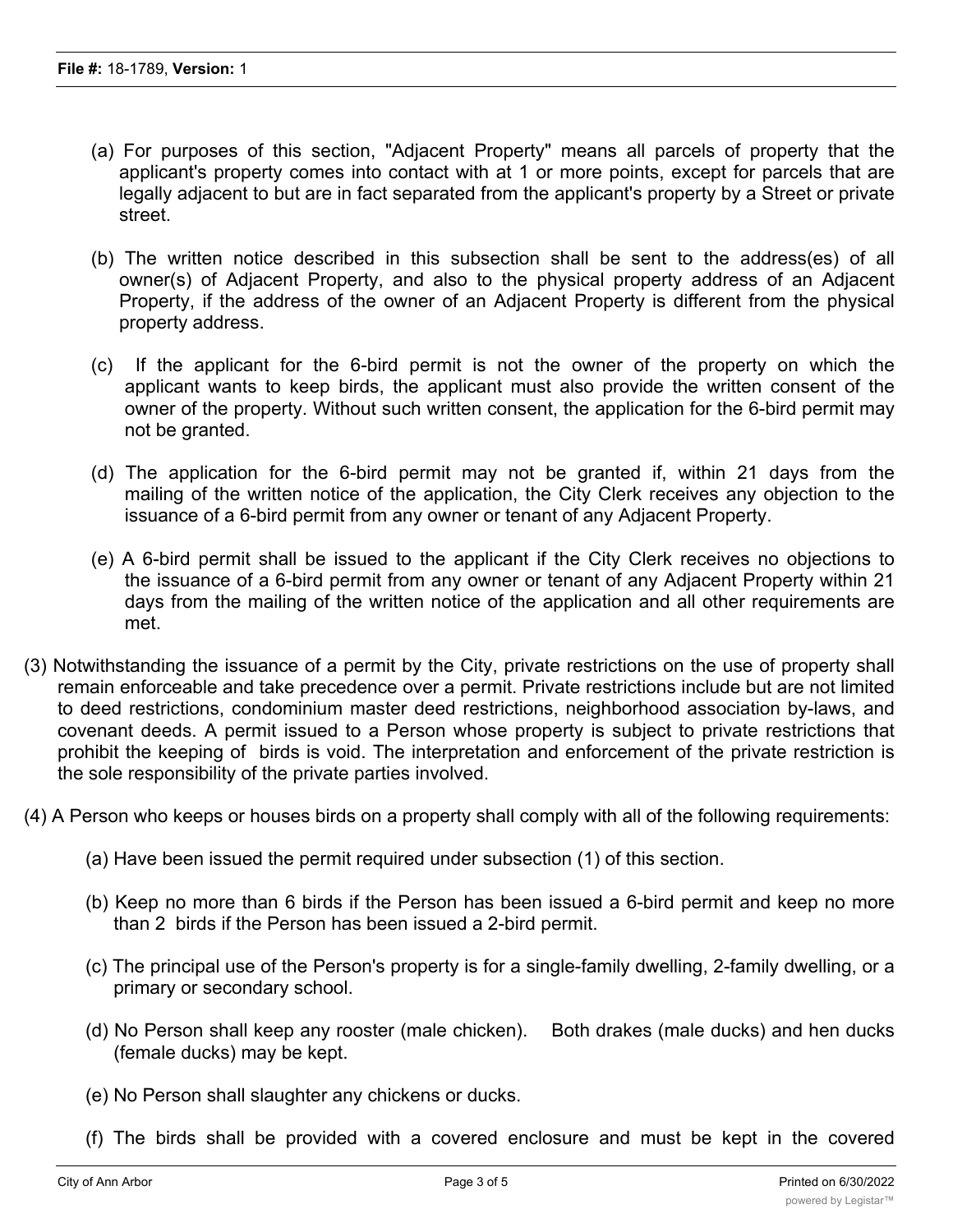enclosure or a fenced enclosure at all times. Fenced enclosures are subject to all provisions of Chapter 104 (Fences).

- (g) A Person shall not keep birds in any location on the property other than in the Backyard. For purposes of this section, "Backyard" means that portion of a lot enclosed by the property's rear lot line and the side lot lines to the points where the side lot lines intersect with an imaginary line established by the rear of the single-family or 2-family structure and extending to the side lot lines. For properties where the principal use is a primary or secondary school, a Person shall not keep birds in that property's front setback as defined under Chapter 55 of this Code.
- (h) No covered enclosure or fenced enclosure shall be located closer than 10 feet to any property line of an Adjacent Property.
- (i) All enclosures for the keeping of birds shall be so constructed or repaired as to prevent rats, mice, or other rodents from being harbored underneath, within, or within the walls of the enclosure. A covered enclosure or fenced enclosure shall not be located closer than 40 feet to any residential structure on an Adjacent Property provided, however, this requirement can be waived as follows:
	- (i) If the principal use of applicant's property is for a single-family dwelling, or a primary or secondary school, to obtain such a waiver the applicant shall present at the time of applying for a permit the written statements of all owners of Adjacent Property that there is no objection to the issuance of the permit.
	- (ii) If the principal use of the applicant's property is for a 2-family dwelling, to obtain such a waiver the applicant shall present at the time of applying for a permit the written statements of all Adjacent Property and of the occupants of the other dwelling stating that there is no objection to the issuance of the permit.
- (j) All enclosures for the keeping of birds shall be so constructed or repaired as to prevent rats, mice, or other rodents from being harbored underneath, within, or within the walls of the enclosure.
- (k) All feed and other items associated with the keeping of birds that are likely to attract or to become infested with or infected by rats, mice, or other rodents shall be protected so as to prevent rats, mice, or other rodents from gaining access to or coming into contact with them.
- (l) If the above requirements are not complied with, the City may revoke any permit granted under this section and/or initiate prosecution for a civil infraction violation.
- (5) A Person who has been issued a permit shall submit it for examination upon demand by any police officer or code enforcement officer.
- (6) Permits that were issued under this section when the maximum number of chickens allowed was 4 chickens and before the effective date of the amendment to this section that increased the maximum number of chickens allowed to 6 under a 6-bird permit shall continue to allow a maximum number of only 4 chickens until the permit expires. A Person may keep more than 4 chickens and up to a